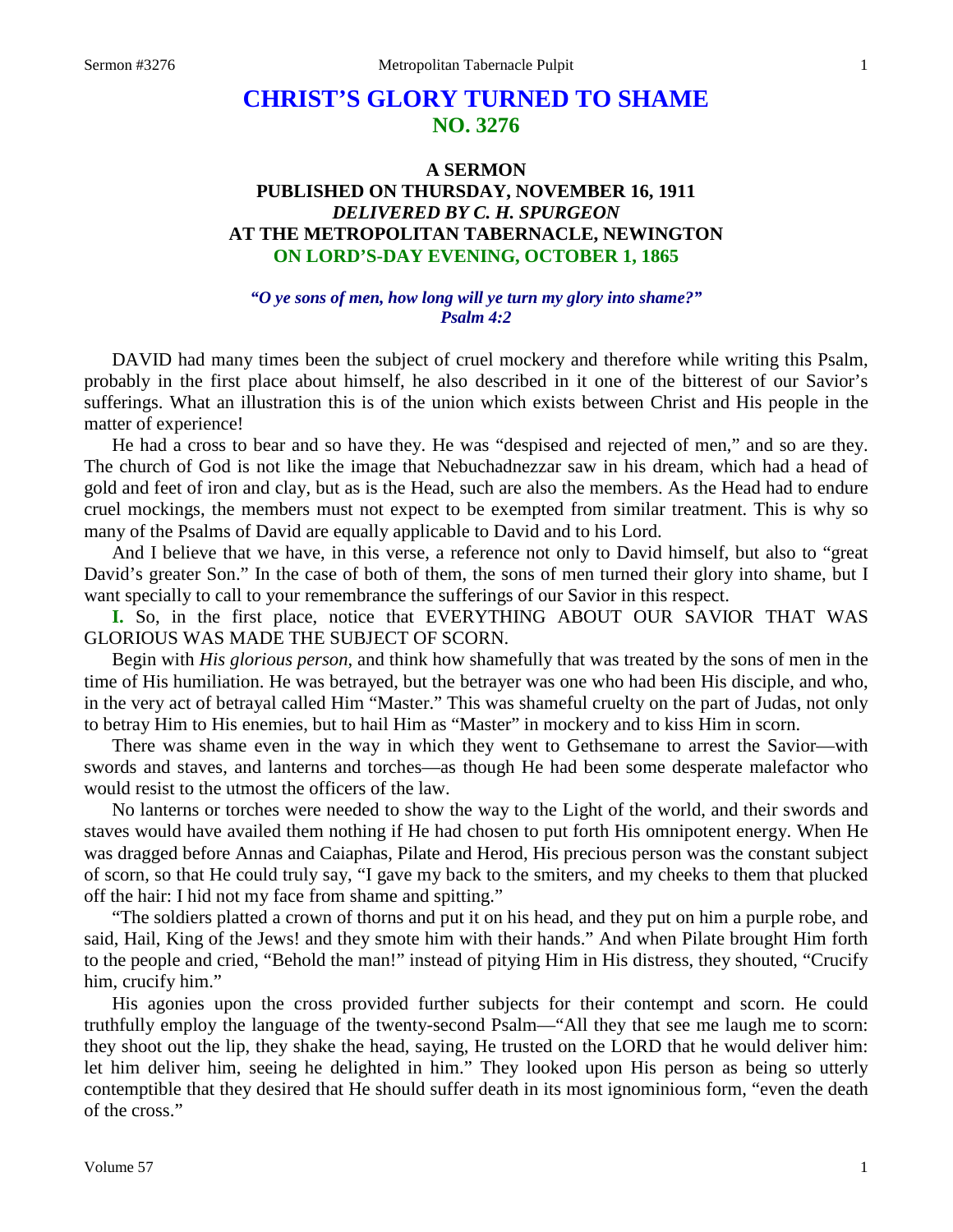And while they treated thus shamefully the human person of our Lord, we cannot forgot the jeers and taunts with which they assailed His deity. When He said, "Hereafter shall ye see the Son of man sitting on the right hand of power, and coming in the clouds of heaven," the high priest tore his clothes and charged Him with being a blasphemer, while the whole assembly declared that He was guilty of death. And to show their contempt for Him, "then did they spit in his face, and buffeted him; and others smote him with the palms of their hands."

Even when He was enduring all the agony of the crucifixion, we read that, "they that passed by reviled him, wagging their heads, and saying, If thou be the Son of God, come down from the cross." Was it not sufficient to degrade His spotless humanity? No, the glory of His deity must also be turned into shame—in both His natures, as Son of God and Son of man, He must be "despised and rejected of men." Alas! that for so long the prophet's words were true concerning us, "we hid as it were our faces from him; he was despised, and we esteemed him not."

Not only was Christ's blessed person thus despised, but *all His offices were the subject of scorn*. I do but tell you what you all well know. I do but point you to the picture upon which you have often gazed. Remember how they mocked Him as a Prophet. "When they had blindfolded him, they struck him on the face, and asked him, saying, Prophesy, who is it that smote thee?" They treated His prophetic office as though it had only been worthy of a jest or a jeer.

He claimed to be the King of the Jews, so with ribald shouts they cried, "A king! Bring hither His throne and seat Him upon it. Bring His royal robes and let Him be fitly adorned." Their idea of fitness was some soldier's discarded mantle cast over His shoulders in mockery of the royal purple. They put a reed into His hand as a mock scepter, and the only crown they thought worthy for Him to wear was made of thorns.

To show their contempt for His royalty, they mockingly bowed the knee before Him and rendered Him only the semblance of homage. The only gifts they brought to Him were cruel blows and coarse insults which must have been peculiarly trying to His gentle, gracious spirit. I must not stay to tell how they turned the glory of His office as our great High Priest into shame, but all His offices were treated with the utmost contempt and scorn.

*They even laughed contemptuously at His deeds of love*. "The chief priests mocking him, with the scribes and elders, said, He saved others; himself he cannot save." It seems to me that they meant thus to cast contempt upon His miracles of mercy. "He saved others." Ay, that He did. He saved the famishing by multiplying the loaves and fishes, and feeding the people by thousands.

He saved the sick by touching them or by speaking the word which made them perfectly whole. He saved even the dead by calling them back from the unseen world to live again in the abodes where they had aforetime dwelt. Yet all these miracles of mercy are now to have contempt poured upon them because He does not choose to come down from the cross at the mocking call of the scoffing priests and scribes and elders.

"O ye sons of men, how long will you turn His glory into shame?" It was His glory that He had saved others and it was also His glory that He could not save Himself—yet both of these were turned into subjects for shame by those who had no pity for Him even when they had hounded Him to His death.

Perhaps it was worst of all when these *wicked men scoffed at Christ's pangs and prayers*. If you have hurt yourself, and someone laughs at the accident, you feel indignant. If you are tossing to and fro upon a bed of sickness and someone sneers at your pains, you know how such unkindness cuts you to the quick.

If you were dying and in your agony you cried aloud to God—and somebody ridiculed your prayer—it would be a terrible trial to you. So must it have been to Christ when He was dying upon the cross, forsaken by His friends, forsaken even by His Father, because He was then occupying the place that we ought to have occupied.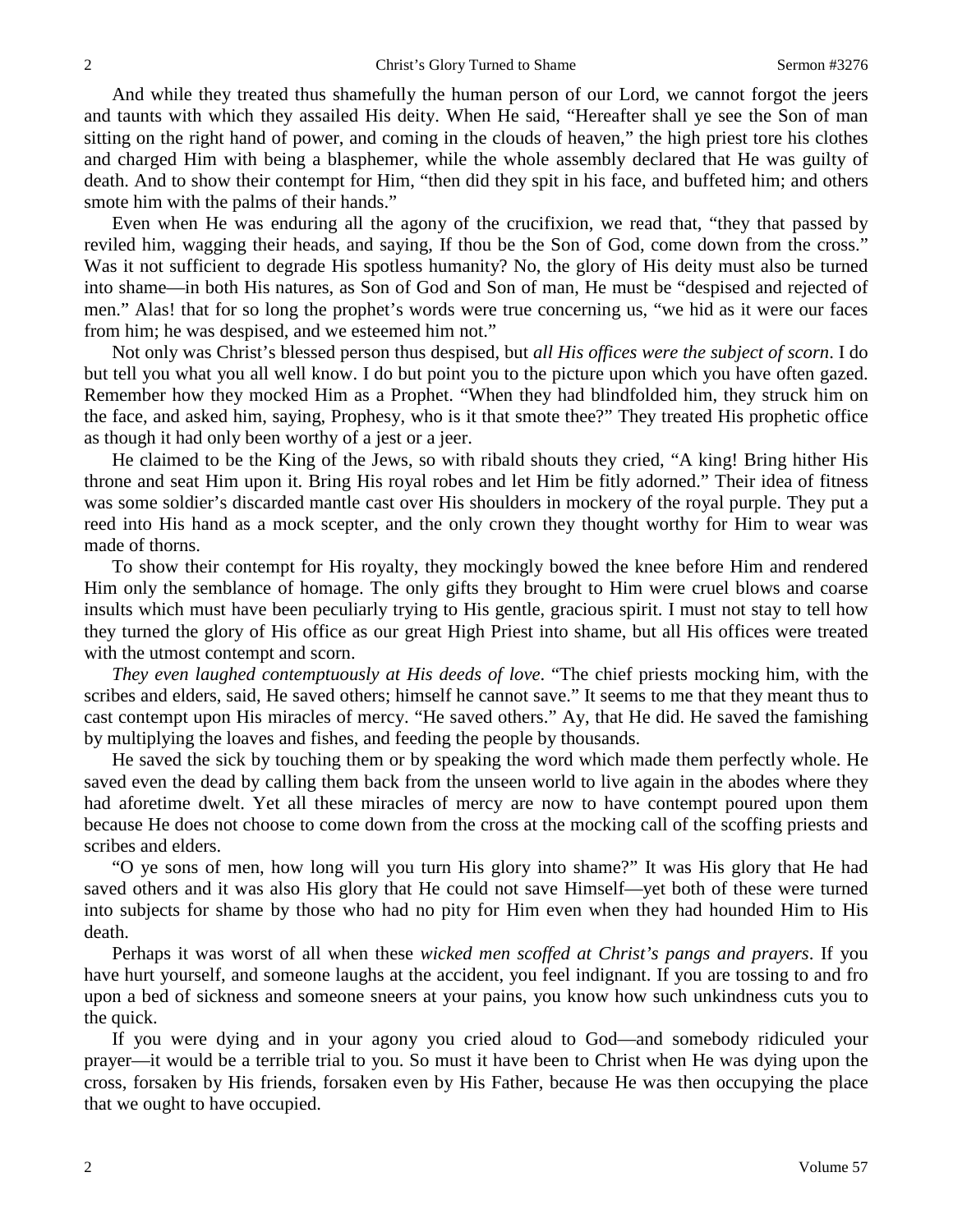Then, when He uttered that heart-melting cry, "Eloi, Eloi, lama sabachthani?"—"My God, my God, why hast thou forsaken me?"—the heartless spectators made a sort of pun upon His words, and mockingly said that He was calling Elijah, though many of them must have recognized the quotation from the beginning of the twenty-second Psalm.

To mock a man's prayers when he is dying seems to me the very lowest depth of cruel contempt, and I do not remember ever reading of any other mob but this one that was so brutal as to turn into mockery the last cries of one who was in his death agony. Yet, at Calvary, the last expiring groans of our blessed Savior were the subject of the mocking mirth of the rabble around the cross. How all this must have pained His sensitive spirit and made Him cry out with David, "O ye sons of men, how long will ye turn my glory into shame?"

**II.** Now, secondly, THE GLORY WHICH CHRIST OUGHT TO HAVE RECEIVED AMONG MEN WAS RENDERED TO HIM ONLY IN SHAME.

A German writer has given us an outline of the way in which worldlings mockingly honored Christ. First of all, he says, *they gave Him a procession of honor*. When a victorious general returns from the wars, he rides through the streets amidst the plaudits of the crowds that gather to welcome him. And when Jesus Christ, the Son of God, was to be honored by the world, He also had a procession, and what a procession it was! "He bearing his cross went forth"..."and there followed him a great company of people, and of women, which also bewailed and lamented him."

That weeping and wailing company of the daughters of Jerusalem was the only element of real honor in the whole procession—all the rest was mockery and shame—and what a shameful thing it was! O men of the world, if you had known that He was the King of kings and Lord of lords, would you have crucified the Lord of glory?

Instead of a band of children and a fickle mob strewing palm branches in His way and crying, "Hosanna to the Son of David," kings and princes, judges and senators, ought to have felt honored by being allowed to cast their royal robes and costly garments in His road, that He might ride in state over them amid the welcoming shouts of the whole race of mankind.

Instead of that, see the poor weary Man of sorrows painfully toiling on and presently sinking beneath the burden of the cross on which He was about to die in ignominy and shame—while all around Him the clamorous multitude is hoarsely crying, "Away with him! Crucify him!" That was the kind of procession of honor that men gave to the Lord Jesus Christ.

Next, *they gave Him a cup of honor*. When a great man comes as a visitor from a foreign country, it is the custom to honor him with a grand banquet and other marks of hospitality. But when Christ came to this earth on a embassage of mercy, what did they give Him? First, a stupefying draught which He would not drink, for He would not have any of His powers deadened by any soporific.

And then, when He was so parched that He cried, "I thirst," "they filled a sponge with vinegar, and put it upon hyssop, and put it to his mouth," and Luke expressly says that this was done in mockery by the soldiers, who at the same time tauntingly said to the Savior , "If thou be the King of the Jews, save thyself." Thus again men turned His glory into shame.

Then, *they gave Him a guard of honor*. Men who have performed deeds of renown often have a bodyguard allotted to them to attend them wherever they go and to ensure their safety where they stay. But what bodyguard did the world allot to the Savior—a guard of gamblers. The soldiers parted His other garments among them, and then cast lots—probably throwing dice—to see which of them should have His seamless coat, little thinking that they were thus fulfilling the prophecy that had been written hundreds of years before.

But what a guard was this for Him who was King of kings, and Lord of lords—rough, cruel men whose hearts had been shriveled and in whose breasts no sign of tenderness remained! Thus also was His glory turned into shame.

Then, *they gave Him a seat of honor*. We are accustomed to conduct our noble visitors to the platform at the end of the hall, and to lead them to the chair of state or the most honorable position we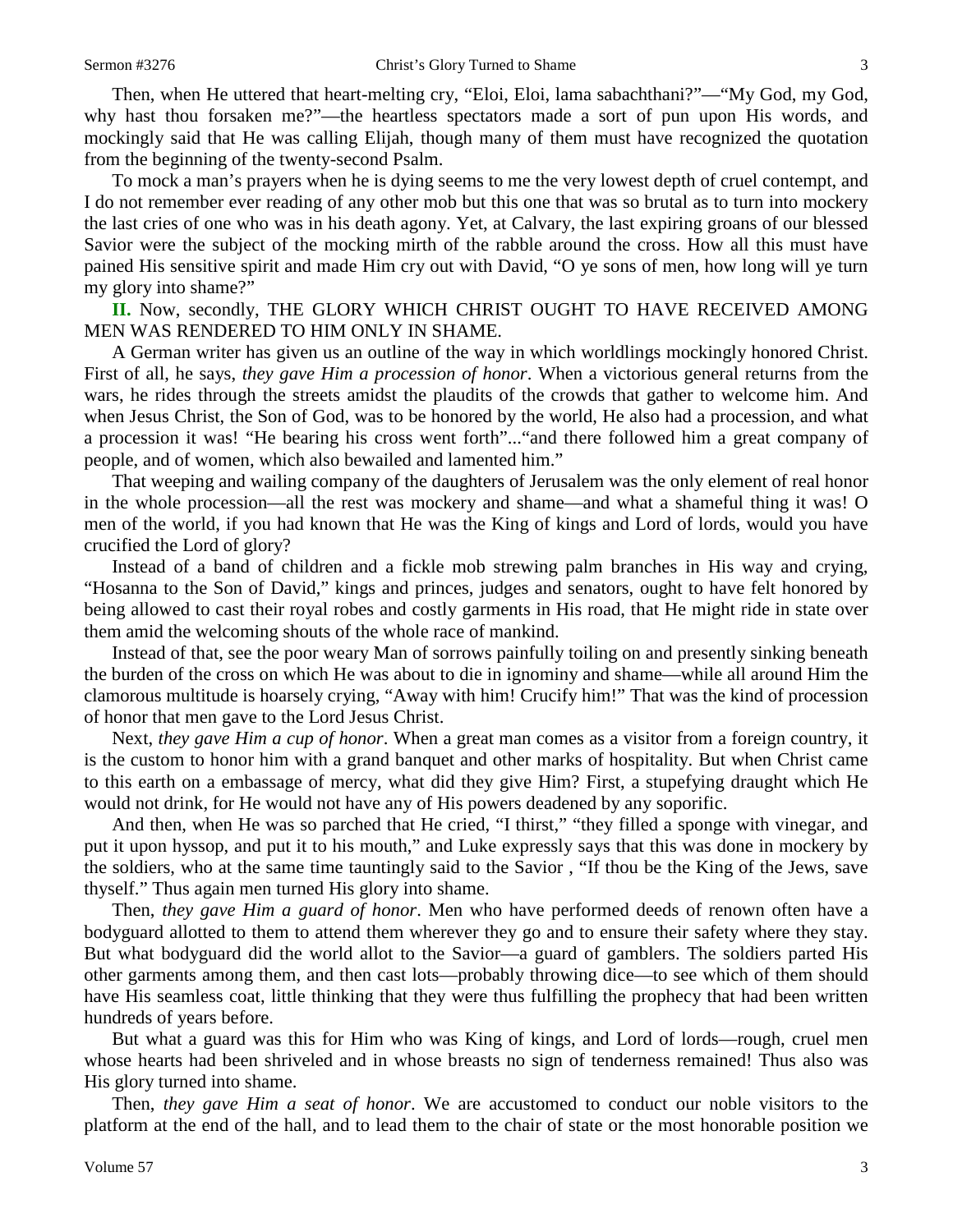can find. And the world conducted its honored Guest down the Via Dolorosa with a bodyguard of gamblers around Him up to the seat of honor. There it is—the accursed tree!

He will have little rest there, for the great nails will be roughly thrust through the most tender parts of His hands and feet, making every nerve in His body quiver with pain. And then, as they brutally jerk the cross down into the hole prepared for it, His whole frame will be so jarred and shaken that He will cry out, in the language of the psalmist, "I am poured out like water, and all my bones are out of joint." Thus they turned His glory into shame.

Then, once more, *they gave Him a title of honor*. When the Queen wishes to put special honor upon any of her subjects, she makes them knights, or baronets, or peers of the realm. But the world only thought Christ worthy of the title of "King of thieves." You will perhaps tell me that they called Him "the King of the Jews." It was Pilate who did that, and he would not alter it even when the chief priests asked him not do so.

But the Jewish and Gentile world practically called Him "King of thieves" by crucifying Him between two thieves as though He had been the worst of the three. He was no thief. He had never injured anyone, but had scattered blessings broadcast with both His hands. He had given Himself and all that He had to save the lost, yet their called Him, "King of thieves," by their actions if not by their words. Thus again they turned His glory into shame.

O beloved, I wish I could speak upon this theme in appropriate language! Yet I feel that there is no tongue that can adequately describe the Savior's griefs, and no pen or pencil that can worthily depict Him in His agonies. You must yourselves sit down at the foot of the cross and look, and look, and look again at your blessed Lord and Master as He hung there for your sakes.

It used to be more common than it is now for godly men and women to spend hour after hour in solemn meditation upon the agonies of Christ upon the cross. I tried, one day when I was alone, to get a vivid realization of that awful tragedy—and I succeeded, to the breaking of my own heart—but I cannot describe the scene to you. That is a matter for private meditation rather than for public speech.

So, when many of us gather presently around the table of our Lord in obedience to one of His last commands, let us try to realize what it meant to Him when wicked men turned His glory into shame even when He was in the very throes of His death agony.

When the Savior was nailed to the accursed tree, there was a great crowd before Him composed of all sorts of people from the chief priests and scribes and Pharisees down to the lowest rabble of Jerusalem. The Roman was there, and the Jew from the far West who had almost forgotten his Judaism. And there were doubtless, as on the day of Pentecost, "Parthians, and Medes, and Elamites, and the dwellers in Mesopotamia, and in Judea, and Cappadocia, in Pontus, and Asia, Phrygia, and Pamphylia, in Egypt, and in the parts of Lybia about Cyrene, and strangers of Rome, Jews and proselytes, Cretes and Arabians."

How did this great mixed multitude treat the august Sufferer upon the cross? I have already quoted to you our Lord's own words, "All they that see me laugh me to scorn." And Mark further says, "They that passed by railed on him, wagging their heads, and saying, Ah, thou that destroyest the temple, and buildest it in three days, save thyself, and come down from the cross."

With the exception of a little band of timid disciples, all that vast crowd exerted itself to the utmost, by hideous gestures and grimaces, and by cruel taunts and jeers, to show its contempt and scorn for the Christ of God, His only-begotten and well-beloved Son.

I suppose this great congregation now gathered in the Tabernacle is but a mere handful in comparison with the enormous throngs that assembled to see that great sight, but if I had to be the unhappy victim of the malice and scorn of all of you—if you were all seeking, by some word of contempt or expression of loathing and hatred, to set me at nought and mock me—what a dreadful position mine would be!

But this was not the treatment accorded to a man in full vigor of health and strength, as I am just now, who might be able to defy his foes to do their worst, or who might stand unmoved amidst the hail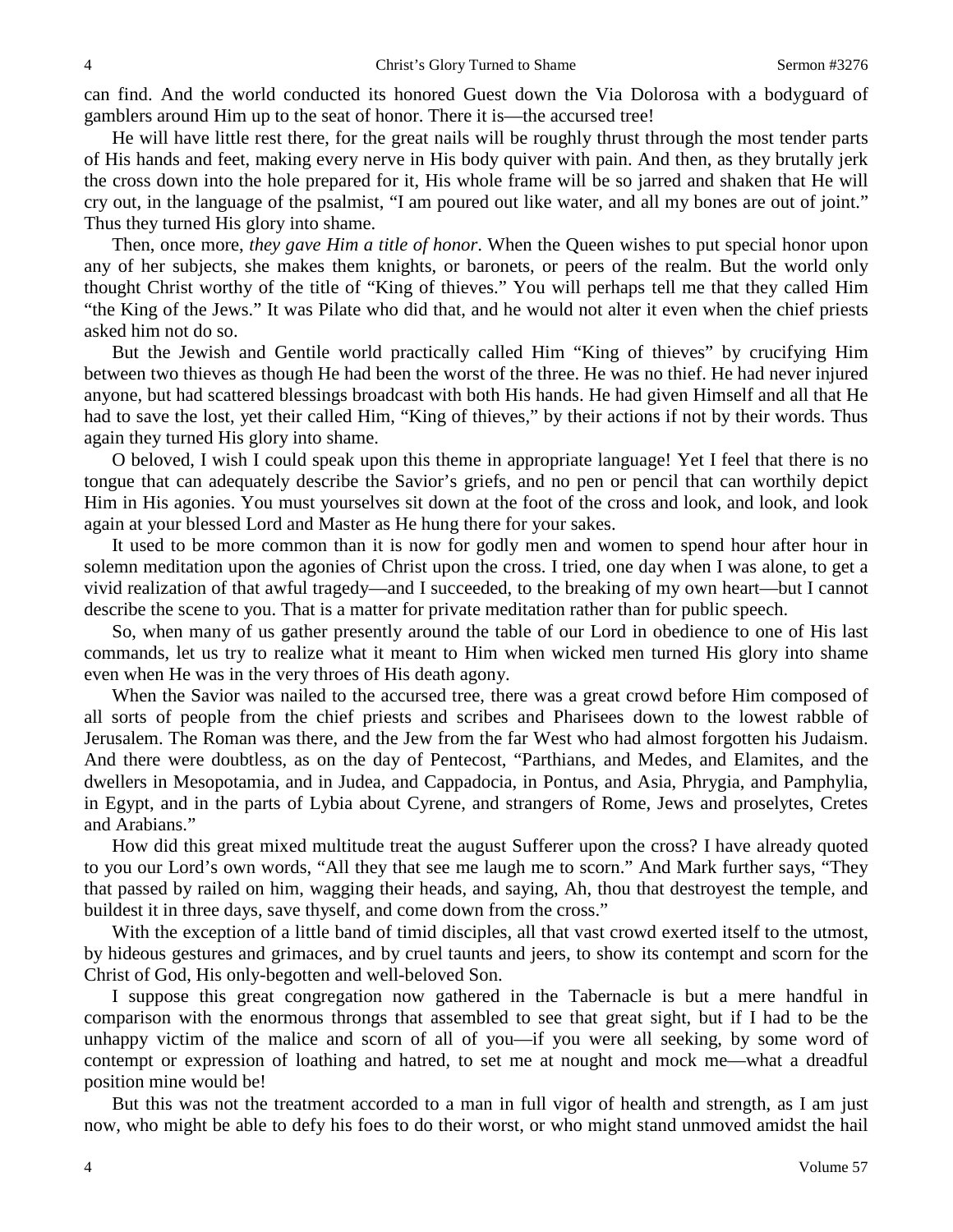of calumny and obloquy, but Christ's was the case of One who was dying in indescribable agony, forsaken even of His God—and you can hardly conceive how such an experience as that takes all one's strength away.

Yet, do you know? As I meditated upon this sad scene—while my eyes were streaming with tears on the Savior's account, it seemed to me that, after all, the ribald crowd was unconsciously honoring Him, because contempt from such people was true honor for Jesus. If they had belauded Him, He might have blushed at the disgrace of being praised by such miscreants. But when they despised and rejected Him, it brought Him true honor.

Thus virtue received the homage of vice and the beauty of holiness was the more plainly manifested in contrast with the ugliness of sin. They must have felt that although they seemed to be victorious over Him, Christ was really the Conqueror, or they would not have been so anxious to show how much they despised Him. They must have had some sort of consciousness of the true dignity of His character or they would not have vented their malice so ferociously in mocking Him.

While I have been trying to bring before your minds this picture of the suffering Savior, as it has been so vividly present to my own mental vision, I wonder if anyone here has been saying, "Oh, sir! I also have to endure the cruel mockings of the ungodly. They call me this name and that, and I feel that I cannot endure it." What! Are you—

## *"A soldier of the cross, A follower of the Lamb;"—*

and do you want to turn coward when they mete out to you something of the treatment that they gave to Him? Look at your Master in the hour of His agony on the cross and never be afraid again.

Remember how He forewarned His followers concerning this very matter—"The disciple is not above his master, nor the servant above his lord. It is enough for the disciple that he be as his master, and the servant as his lord. If they have called the master of the house Beelzebub, how much more shall they call them of his household?" Cheerfully accept all the contempt and scorn that the world pleases to pour upon you—take it as a tribute to the likeness to Christ that even worldlings can see in you—and praise the Lord that you are counted worthy to suffer for Christ's name's sake.

Perhaps some self-righteous person says, "I wish I had been there. I would have taught those miserable wretches not to treat the Savior in such a shameful fashion." Ah! that is the way one of our English kings once talked. "I wish," said he, "that I had been there with my soldiers—I would have cut them in pieces."

But somebody who stood by said, "Ah! that speech shows that you have not yet learned how to be like Him." He could have cut them all in pieces in a moment. He could have asked for more than twelve legions of angels to come to His rescue. But how then could He have accomplished the purpose for which He came to this earth, and how would the Scriptures have been fulfilled? It was written concerning Him, seven centuries before His birth, "He was oppressed, and he was afflicted, yet he opened not his mouth: he is brought as a lamb to the slaughter, and as a sheep before her shearers is dumb, so he openeth not his mouth." And that prophecy was literally fulfilled when He stood silent before Caiaphas and before Pilate, and when He endured without a murmur all the insults of the mocking crowd at Calvary.

I think I hear someone say, "If I had been there, I would not have mocked the Savior as they did." Ah, my friend, I am not so sure that you would not! Do you love Him now? Do you love His people? Do you love His ways? Do you love His Word? Do you love His house? Do you love Himself? If you do not, I do not see why you should imagine that you would have behaved better than most of the men and women at that time did.

You would not have known the Lord of life and glory any more than they did, and you would probably have joined them in heaping scorn and contumely upon Him. His stern rebukes of your sin would have made you as angry as they were. "He that is not with me is against me," is still one of the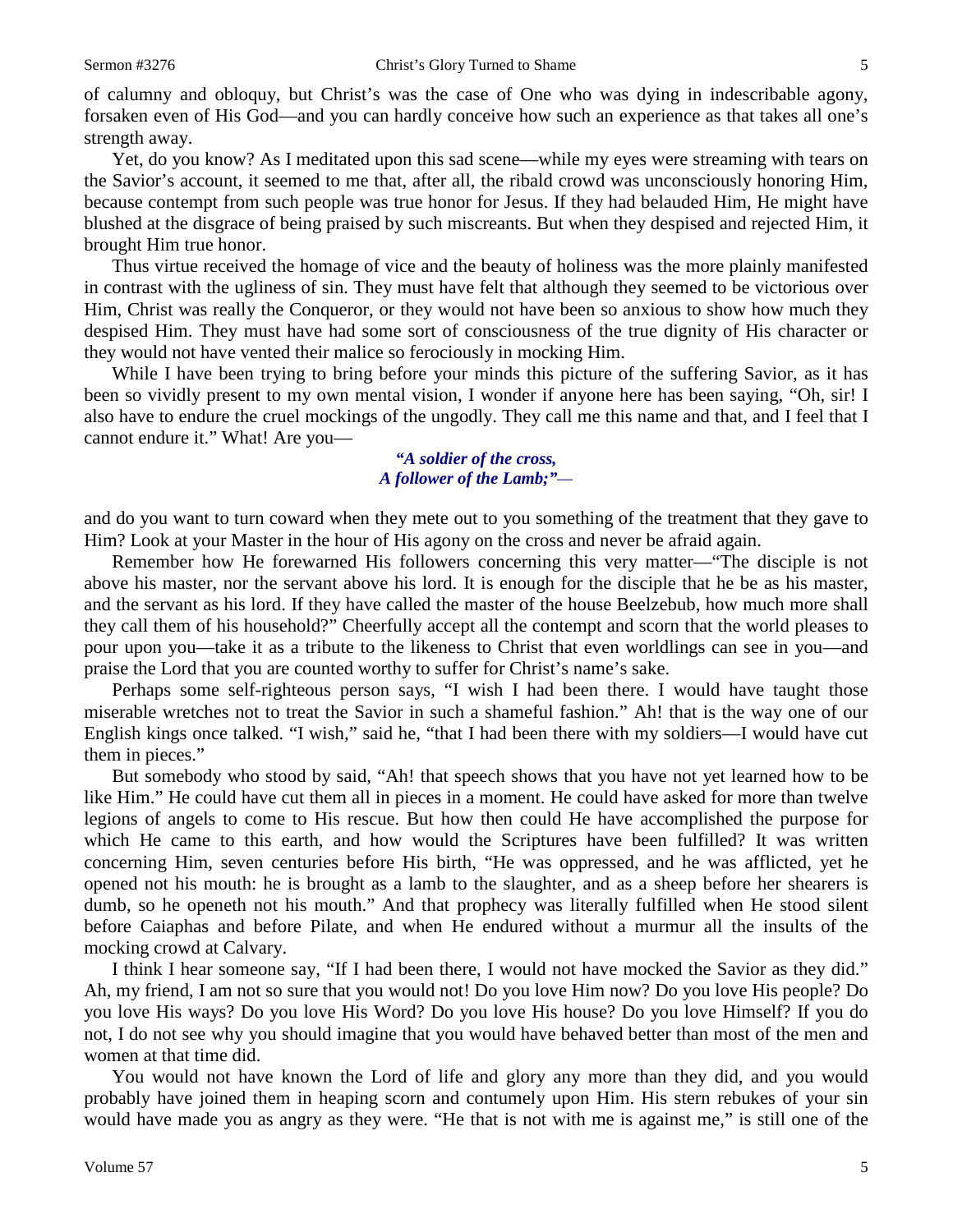infallible tests by which He tries the sons of men. And if you are not with Him, you are against Him. If you are not out-and-out for Him, you are mocking Him in your way even as the Jews did in theirs.

Possibly somebody asks, "Why did the Savior endure all that mockery and scorn?" Ah, some of us can tell! We once mocked religion and perhaps even poured contempt upon the name of Jesus, so He was mocked even while He was making atonement for our sin of mockery. Besides, sin is always so contemptible a thing that it ought to be held up to derision by all sane men—and as Christ took upon Himself the sins of all His people—it was necessary that He should be despised even when He was only by imputation bearing the sins of others.

#### *"For sins not His own He came to atone;"*

and therefore as the Sin-Bearer, the Substitute for His people, He had to bear all the scorn that their sins deserved.

Now, in closing, I say to you, brothers and sisters in Christ, your Master has been despised for your sakes, mind that you greatly honor Him. He was made nothing of as far as that was possible to men see that you make much of Him. For every thorn that pierced His blessed temples, give Him some precious pearl that you highly prize. For every hiss of scorn that greeted His holy ears, give Him a song of grateful praise.

Oh, how I wish that we could continually lift Him up higher and higher before the sons and daughters of men! If He would but make us as the dust beneath His feet, so that He might be exalted so much more in the eyes of sinners, we would count it our highest glory to be trampled beneath His feet. Oh, for more crowns to put upon His blessed head!

#### *"Crown Him with many crowns, The Lamb upon His throne."*

It shall be the heaven of heaven to us when He gives us the crown of life, the crown of righteousness, and the crown of glory, and we cast them all at His feet crying, "Not unto us, O LORD, be the glory," but "unto him that loved us, and washed us from our sins in his own blood, and hath made us kings and priests unto God and his Father; to him be glory and dominion for ever and ever."

But why not begin to honor Him here? I hope many of us are doing so already, but let us do it more and more. O Lamb of God, bleeding, languishing, despised, rejected, what can I do to honor You more than I have ever done before? Is not that the language of your heart, my brother, my sister? Come to His Table and honor Him by obeying this as well as all His other commandments, "Do this in remembrance of me." And then go tomorrow into the world wherever your business and your duty call you, and say,

> **"***Now for the love I bear His name What was my gain I count my loss; My former pride I call my shame, And nail my glory to His cross.*

*"Yea, and I must and will esteem All things but loss for Jesus' sake; Oh, may my soul be found in Him, And of His righteousness partake."*

Is there anyone here who has despised and rejected the Lord Jesus Christ? Alas! I fear that many even in this assembly have done so. Have you set Him at nought? Have you thought nothing of Him? Have you mocked Him? Have you put a crown of thorns upon His head? Oh, if you have hitherto been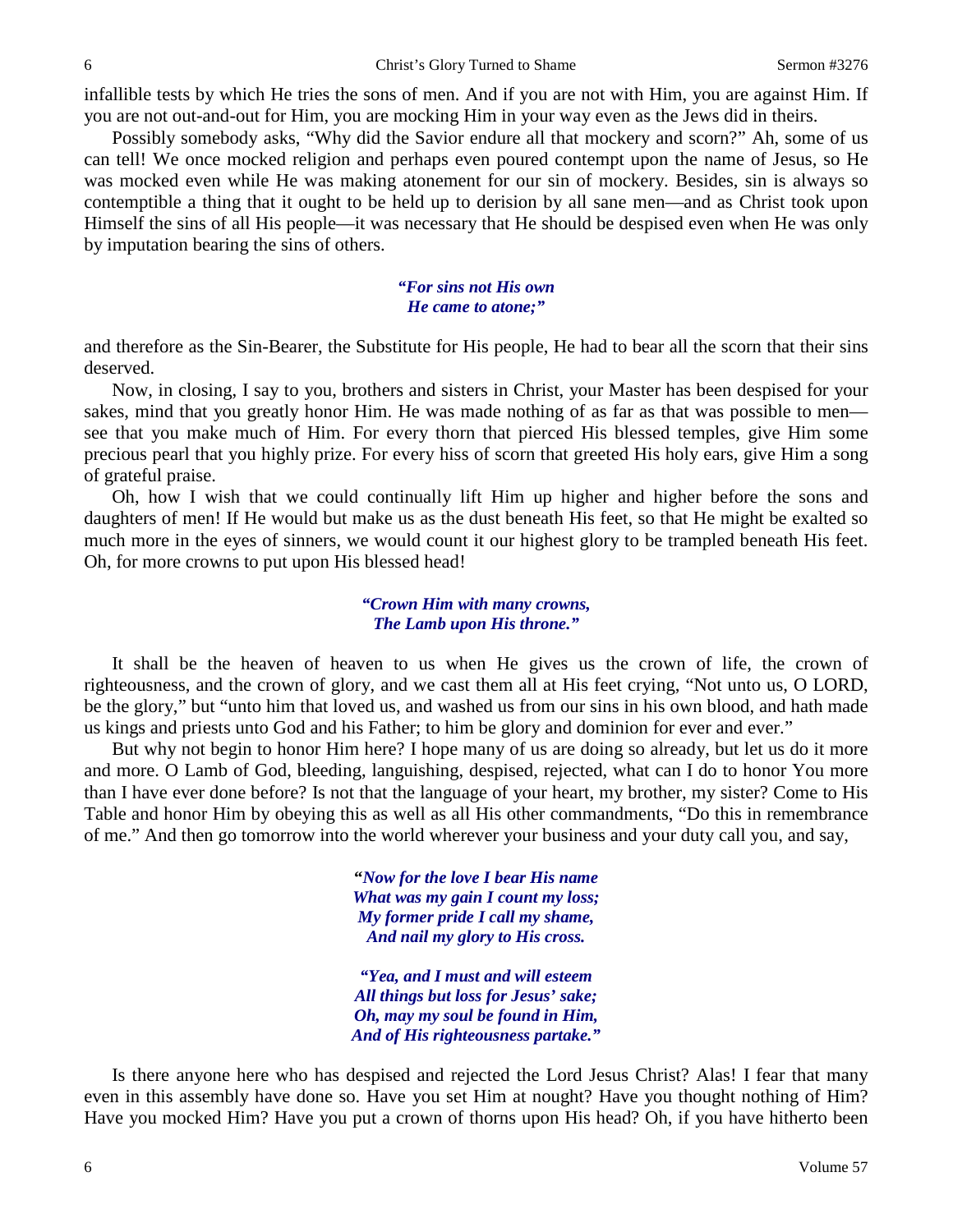numbered amongst His enemies, quit their ranks this very hour, bend your knees before Him in true homage and submission, give Him your hearts to be His royal throne, give Him yourselves to be His loyal subjects and servants forever.

Look unto Him as He was upon the cross and as He is upon the throne of God. Trust Him with your whole heart, for whosoever believes in Him has everlasting life. God bless you all, for Jesus Christ's sake! Amen.

## **EXPOSITION BY C. H. SPURGEON**

## *PSALMS 4 AND 5*

**Psalm 4. Verse 1.** *Hear me when I call, O God of my righteousness: thou hast enlarged me when I was in distress; have mercy upon me, and hear my prayer.* 

Good men want to be heard when they pray. They are not satisfied with merely praying—they must have God's answers to their supplications. See how David pleads the past mercy received from God— "Thou hast enlarged me when I was in distress."

Cannot my own heart look back to God's lovingkindness to me in days gone by? Oh, yes! Then, as He is the same God, what He has done in the past is an argument for what He will do in the future. There are some of us here who can adopt the psalmist's language and say, "Thou hast enlarged me when I was in distress; have mercy upon me, and hear my prayer."

**2.** *O ye sons of men, how long will ye turn my glory into shame?* 

How long will you slander me, how long will you slander God, how long will you turn the Gospel into ridicule, how long will you resist the Spirit of God?

**2.** *How long will ye love vanity, and seek after leasing?*

That is, after falsehood, after lying. Why do men seek after falsehood? What attraction can it have for them? Why, only this attraction—that it suits a fool's heart to feed on falsehood.

**3.** *But know that the LORD hath set apart him that is godly for Himself.* [See Sermon #2530, "A Peculiar People"]

You cannot hurt him, for God has hedged him about. You may say what you please against him, but God loves him and will take care of him.

**3.** *The LORD will hear when I call unto him.* 

What a sweet assurance! O brethren, the mercy seat is always open to us! It will be a blessed thing if every one of us can say with David, "The LORD will hear when I call unto him."

**4.** *Stand in awe, and sin not:*

This is good advice to ungodly men. Let them feel aright the awe of God's presence and they must turn from sin. Holy reverence is a great preservative from sin.

**4.** *Commune with your own heart upon your bed, and be still.* 

Hold private communion with yourself, in a private place, at a private hour.

"Be still." We are far too noisy—most of us talk too much. It would often make men wiser if they were stiller. If a still tongue does not make a wise head, yet it tends that way.

**5.** *Offer the sacrifices of righteousness, and put your trust in the LORD.* [See Sermon #2033, Plain Directions to those who would be Saved from Sin]

This is a capital rule for the whole of life. Serve God and trust in Him—do what is right and rest in the God of right.

**6.** *There are many that say, Who will shew us any good?* 

We all want to see anything that is really good, we do not care who shows it to us, even if it is the devil himself. "Who will shew us any good?" That question may have another meaning, for there are some who have no desire for spiritual good—for such good as God calls good.

**6.** *LORD, lift thou up the light of thy countenance upon us.*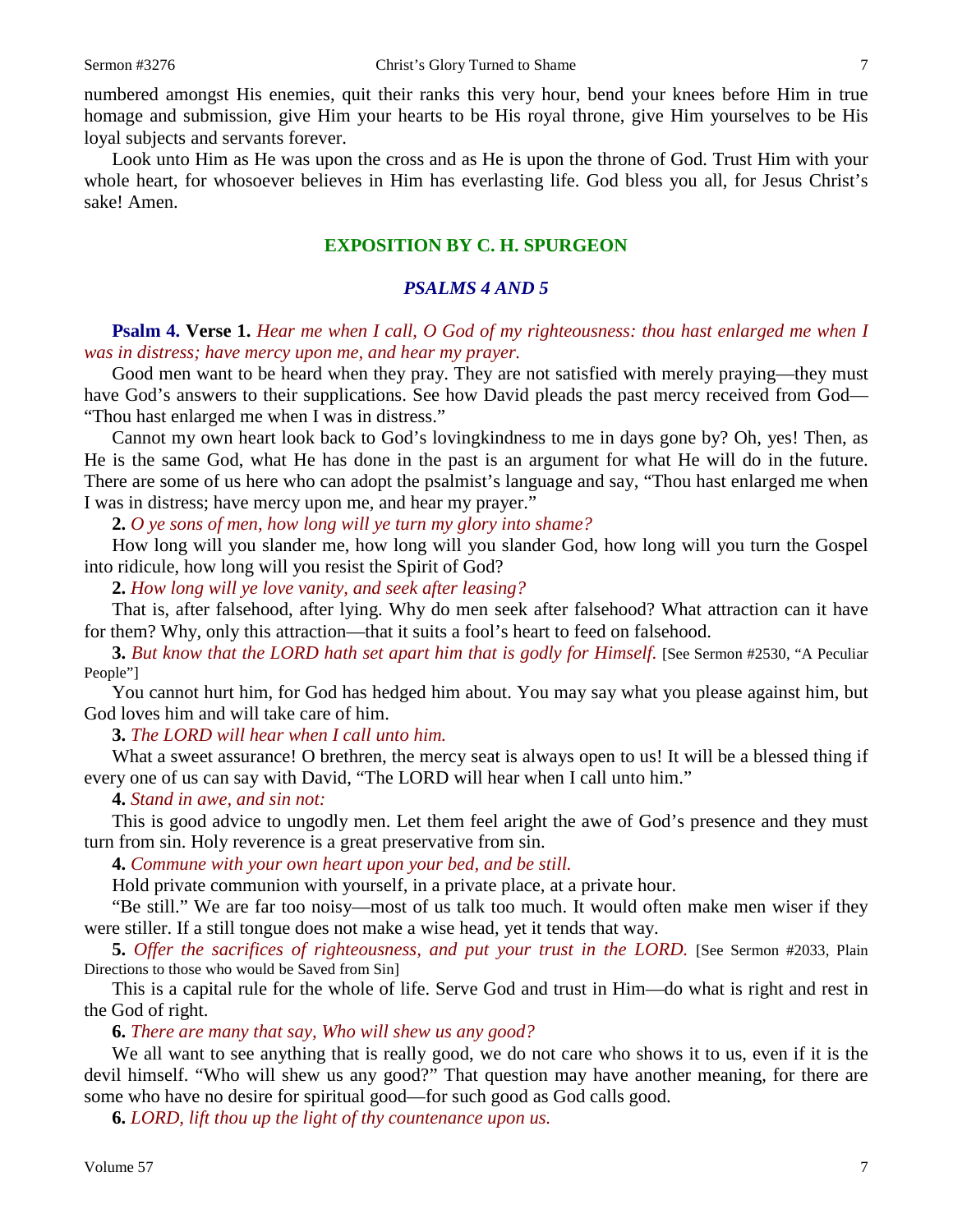David began the Psalm with a personal petition, "Hear *me* when I call," but now he begins to glow in spirit, and as his prayer burns more vehemently, he prays for others also—"LORD, lift thou up the light of thy countenance upon *us*." This is our highest joy, this is our greatest good—to walk in the light of God's countenance. If we have the favor of God, and know that we have it, we need ask for nothing else, for every other blessing is assured to those who have the favor of God.

**7.** *Thou hast put gladness in my heart, more than in the time that their corn and their wine increased.* 

The harvest and the vintage were the two seasons of greatest joy in the East. They shouted, "Harvest Home" with gladness that the fruits of the earth had again been ingathered, and they drank the new wine and danced for joy. But David says to the Lord, "Thou hast put gladness in my heart, more than in the time that their corn and their wine increased."

When God puts gladness in the heart, it is real gladness, for God is not the Giver of a sham joy. And it is lasting gladness, for God does not give temporary gifts.

David says, "Thou hast put gladness in my heart," and then he compares it with the gladness of the sons of men, and he says that his joy was greater than theirs when their earthly stores were increased. Boaz went to sleep on the threshing-floor, but he that sleeps upon the bosom of God has a far softer bed than that.

#### **8.** *I will lay me down both in peace, and sleep: for thou, LORD, only makest me dwell in safety.*

He who has JEHOVAH as his God is at home even when he is abroad, He is well-guarded even when he has none upon earth to protect him, and he can go to sleep in calm confidence when others would be disturbed in mind and too timid to close their eyes.

#### **Psalm 5. Verse 1.** *Give ear to my words, O LORD, consider my meditation.*

Sometimes we pray right off, as David did when he cried to the Lord, "Hear me when I call." At other times, we sit down to meditate, and think over what we want to say to the Lord in prayer, as David did when he said, "'O LORD, consider my meditation.' What I have considered do You consider." A well-considered prayer is very likely to succeed with God.

#### **2.** *Hearken unto the voice of my cry,—*

"When I have not confidence or comfort enough to present a well-ordered prayer to You—but like a child in pain, cry unto You, 'Hearken unto the voice of my cry'"—

#### **2.** *My King, and my God.*

What! Will a king hearken to a cry? Men generally prepare elaborate petitions when they come into the presence of royalty, but although the Lord is far greater than all earthly sovereigns, He is far more condescending than they are.

#### **2.** *For unto thee will I pray.*

I trust that we all pray. I am sure that all believers do, but let us pray more, let us pray much more than we have done, and let us each one truly say to the Lord, "Unto thee will I pray." He is a King, so serve Him with your prayers. He is God, so adore Him with your prayers. And if you can put both your hands on Him and say, as David did, "My King, and my God," what abundant motives you have for abounding in prayer to Him!

## **3.** *My voice shalt thou hear in the morning, O LORD;*

"When the dew is on all nature, and on my spirit too, then shall You hear my voice in prayer. Before I go out into the world, my first thoughts shall be of You." Never see the face of man, beloved, until you have seen the face of God.

#### **3.** *In the morning will I direct my prayer unto thee, and will look up.*

Adjust your prayer as the archer fits his arrow on the bow, look up as you shoot it, and keep on looking up, and looking out for an answer to your supplication. You cannot expect God to open the windows of heaven to pour you out a blessing if you do not open the windows of your expectation to look for it.